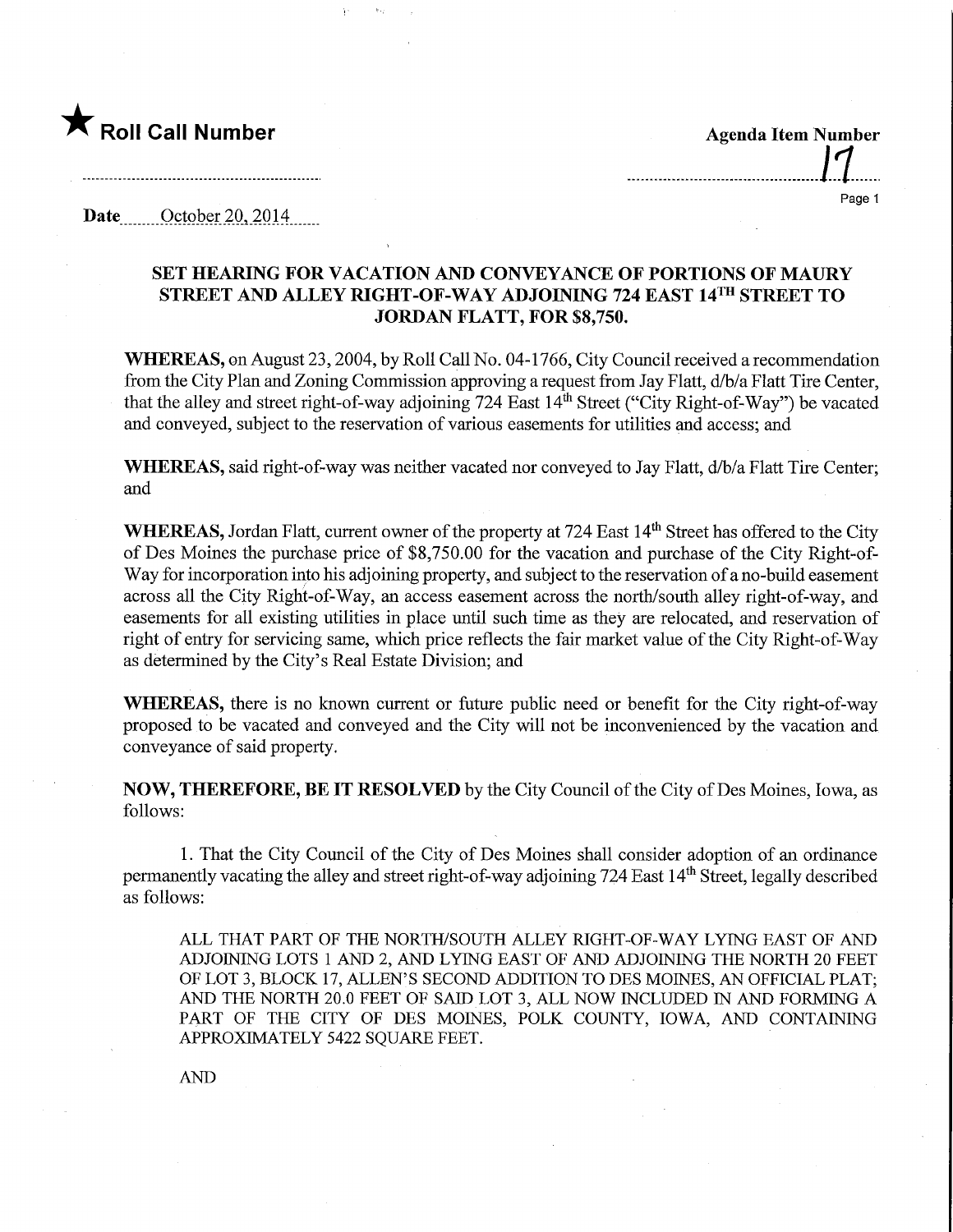

'..R"ca"Number......... \_—^. Page 2

Date  $\qquad$  October 20, 2014

A PART OF THE MAURY STREET RIGHT-OF-WAY LYING SOUTH OF AND ADJOINING BLOCK 17, ALLEN'S SECOND ADDITION TO DES MOINES, AN OFFICIAL PLAT, MORE PARTICULARLY DESCRIBED AS FOLLOWS:

BEGINNING AT THE SOUTHWEST CORNER OF LOT 5, OF SAID BLOCK 17; THENCE NORTH 75°(DEGREES) 00'(MINUTES) 02"(SECONDS) EAST ALONG THE SOUTHERLY LINE OF SAID BLOCK 17, 159.04 FEET; THENCE SOUTH 14°45'11" EAST, 24.96 FEET; THENCE SOUTH 89°53'16" EAST, 60.76 FEET; THENCE SOUTH 00°17'07" WEST, 21.55 FEET; THENCE SOUTHERLY ALONG A 25.00 FOOT RADIUS CURVE CONCAVE SOUTHWEST WITH A CENTRAL ANGLE OF 74°42'55" A CHORD DISTANCE OF 30.34 FEET WITH A CHORD BEARING OF SOUTH 37°38'35" WEST, FOR AN ARC DISTANCE OF 32.60 FEET; THENCE SOUTH 75°00'02" WEST, 39.63 FEET; THENCE NORTH 89°53'16" WEST, 153.43 FEET TO THE SOUTHERLY EXTENSION OF THE WEST LINE OF SAID BLOCK 17; THENCE NORTH 15°03'30" WEST, 40.00 FEET TO THE POINT OF BEGINNING; ALL NOW INCLUDED IN AND FORMING A PART OF THE CITY OF DES MOINES, POLK COUNTY, IOWA.

THIS PARCEL CONTAINS 12,236 SQUARE FEET AND IS SUBJECT TO EASEMENTS OF RECORD.

2. That if the City Council decides to vacate the above described alley right-of-way, the City of Des Moines further proposes to convey such vacated right-of-way, as described below, to Jordan Flatt for \$8,750:

ALL THAT PART OF THE VACATED NORTH/SOUTH ALLEY RIGHT-OF-WAY LYING EAST OF AND ADJOINING LOTS 1 AND 2, AND LYING EAST OF AND ADJOINING THE NORTH 20 FEET OF LOT 3, BLOCK 17, ALLEN'S SECOND ADDITION TO DES MOINES, AN OFFICIAL PLAT; AND THE NORTH 20.0 FEET OF SAID LOT 3, ALL NOW INCLUDED IN AND FORMING A PART OF THE CITY OF DES MOINES, POLK COUNTY, IOWA, AND CONTAINING APPROXIMATELY 5422 SQUARE FEET.

AND

A PART OF THE VACATED MAURY STREET RIGHT-OF-WAY LYING SOUTH OF AND ADJOINING BLOCK 17, ALLEN'S SECOND ADDITION TO DES MOINES, AN OFFICIAL PLAT, MORE PARTICULARLY DESCRIBED AS FOLLOWS:

BEGINNING AT THE SOUTHWEST CORNER OF LOT 5, OF SAID BLOCK 17; THENCE NORTH 75°(DEGREES) 00'(MINUTES) 02"(SECONDS) EAST ALONG THE SOUTHERLY LINE OF SAID BLOCK 17, 159.04 FEET; THENCE SOUTH 14°45'11" EAST, 24.96 FEET; THENCE SOUTH 89°53'16" EAST, 60.76 FEET; THENCE SOUTH 00°17'07" WEST, 21.55 FEET; THENCE SOUTHERLY ALONG A 25.00 FOOT RADIUS CURVE CONCAVE SOUTHWEST WITH A CENTRAL ANGLE OF 74°42'55" A CHORD DISTANCE OF 30.34 FEET WITH A CHORD BEARING OF SOUTH 37°38'35" WEST, FOR AN ARC DISTANCE OF 32.60 FEET; THENCE SOUTH 75°00'02" WEST, 39.63 FEET; THENCE NORTH 89°53'16" WEST, 153.43 FEET TO THE SOUTHERLY EXTENSION OF THE WEST LINE OF SAID BLOCK 17; THENCE NORTH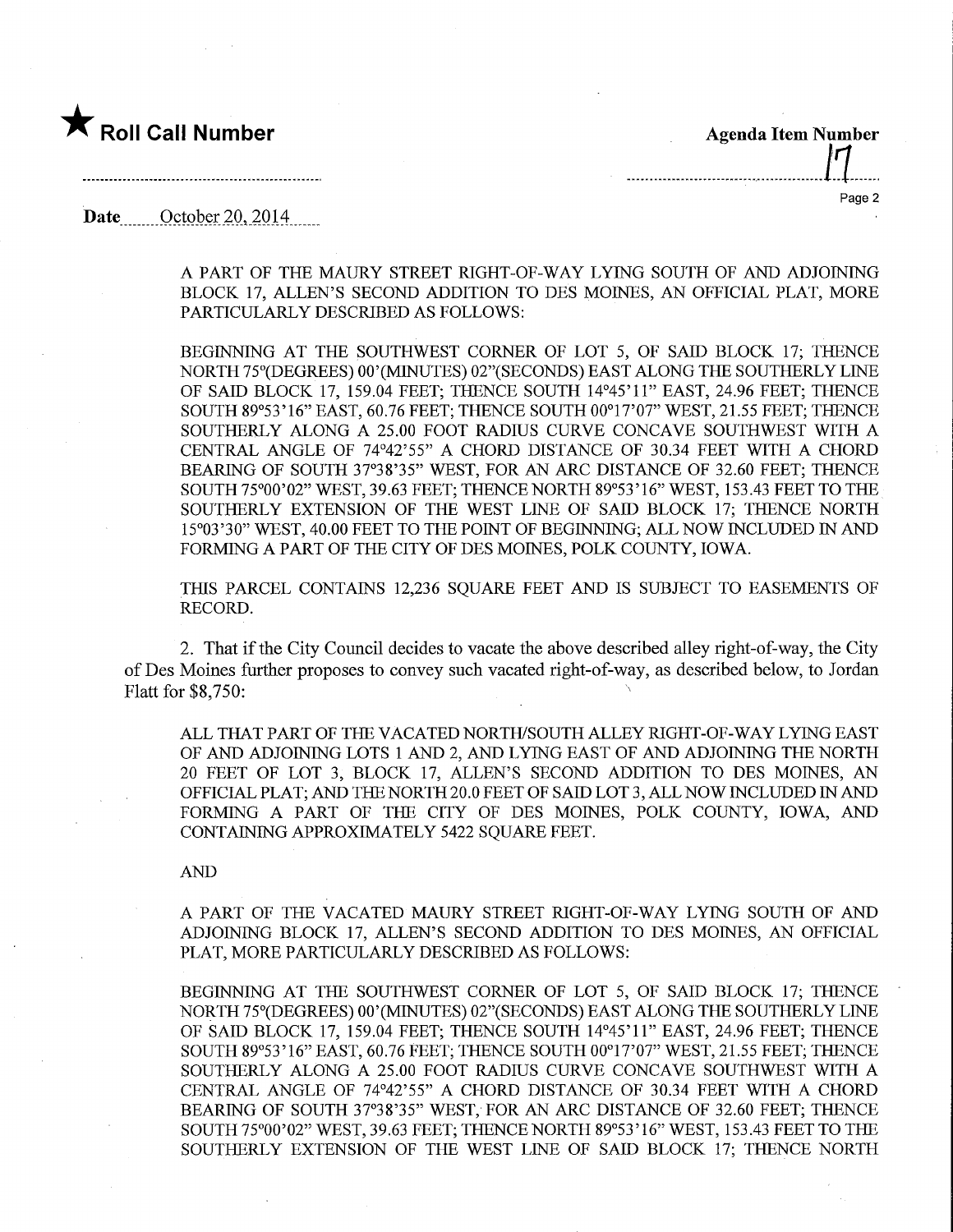## $\bigstar$  Roll Call Number

Agenda Item Number :11 Page 3

Date <u>October 20, 2014</u>

15°03'30" WEST, 40.00 FEET TO THE POINT OF BEGINNING; ALL NOW INCLUDED IN AND FORMING A PART OF THE CITY OF DES MOINES, POLK COUNTY, IOWA.

THIS PARCEL CONTAINS 12,236 SQUARE FEET AND IS SUBJECT TO EASEMENTS OF RECORD.

3. That the meeting of the City Council at which the adoption of said ordinance and the sale and conveyance of such right-of-way is to be considered shall be on November 3, 2014, said meeting to be held at 5:00 p.m., in the City Council Chamber, City Hall, 400 Robert D. Ray Drive, Des Moines, Iowa.

4. That the City Clerk is hereby authorized and directed to publish notice of said proposal in the form hereto attached all in accordance with §362.3 of the Iowa Code.

5. Non-project related land sale proceeds are used to support general operating budget expenses:  $Org - EG064090$ .

Moved by to adopt.

APPROVED AS TO FORM:

Cori Kuhn Coleman

Assistant City Attorney

| <b>COUNCIL ACTION</b>                    | <b>YEAS</b> | <b>NAYS</b> | <b>PASS</b> | <b>ABSENT</b> | <b>CERTIFICATE</b>                                                                                                                                                                                                                                                                                                         |
|------------------------------------------|-------------|-------------|-------------|---------------|----------------------------------------------------------------------------------------------------------------------------------------------------------------------------------------------------------------------------------------------------------------------------------------------------------------------------|
| <b>COWNIE</b>                            |             |             |             |               |                                                                                                                                                                                                                                                                                                                            |
| <b>COLEMAN</b>                           |             |             |             |               | I, DIANE RAUH, City Clerk of said City hereby<br>certify that at a meeting of the City Council of said<br>City of Des Moines, held on the above date, among<br>other proceedings the above was adopted.<br>IN WITNESS WHEREOF, I have hereunto set my<br>hand and affixed my seal the day and year first<br>above written. |
| <b>GATTO</b>                             |             |             |             |               |                                                                                                                                                                                                                                                                                                                            |
| <b>GRAY</b>                              |             |             |             |               |                                                                                                                                                                                                                                                                                                                            |
| <b>HENSLEY</b>                           |             |             |             |               |                                                                                                                                                                                                                                                                                                                            |
| <b>MAHAFFEY</b>                          |             |             |             |               |                                                                                                                                                                                                                                                                                                                            |
| <b>MOORE</b>                             |             |             |             |               |                                                                                                                                                                                                                                                                                                                            |
| <b>TOTAL</b>                             |             |             |             |               |                                                                                                                                                                                                                                                                                                                            |
| <b>APPROVED</b><br><b>MOTION CARRIED</b> |             |             |             |               |                                                                                                                                                                                                                                                                                                                            |
|                                          |             |             |             | Mayor         | City Cler                                                                                                                                                                                                                                                                                                                  |

 $\overline{\phantom{a}}$